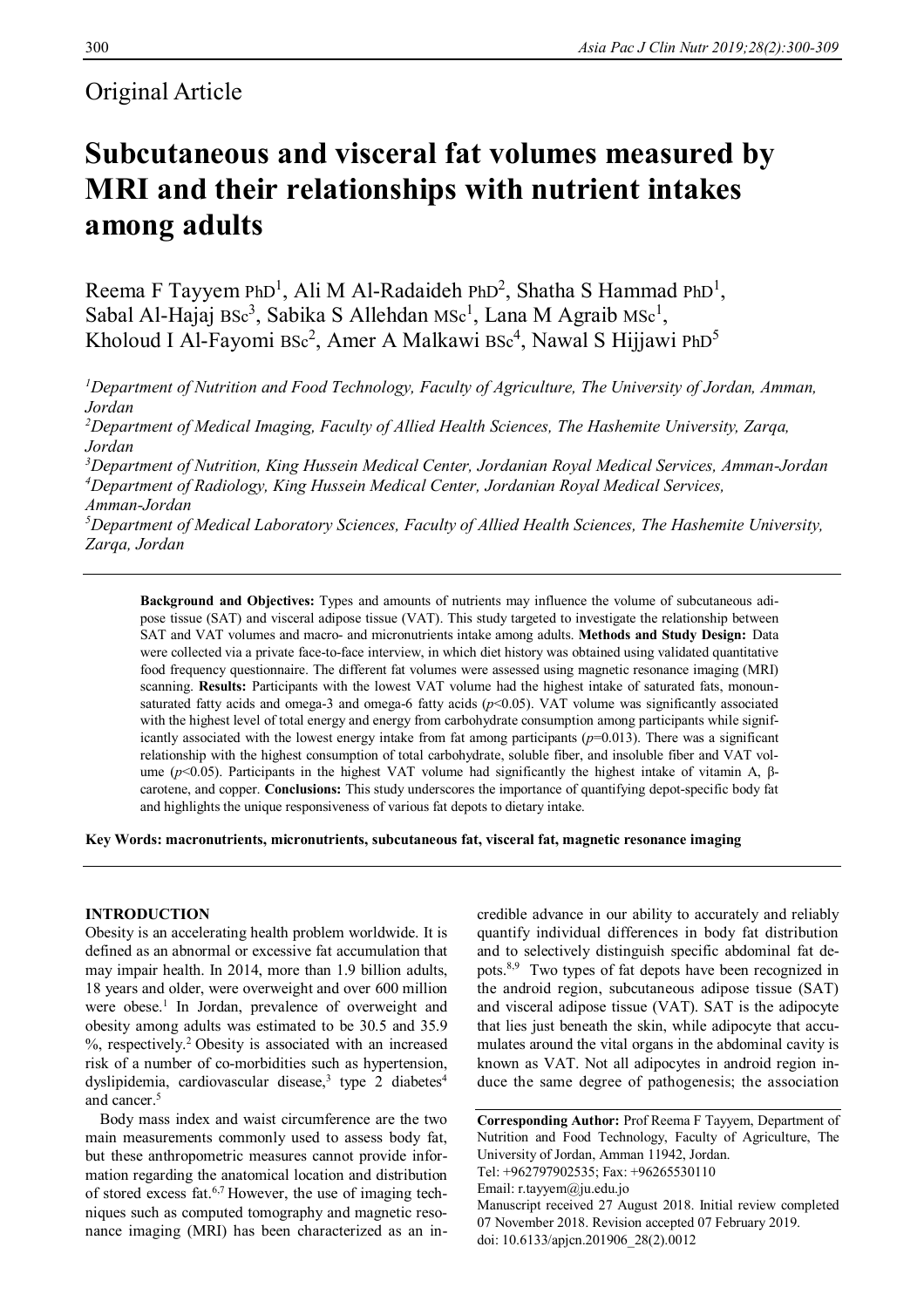between the adverse metabolic risk profile and VAT was found to be about 2-folds stronger than that for SAT.<sup>10</sup> Thus, quantifying total and regional fat mass as well as differentiating between the types of fat depots provide a clear picture regarding the pathogenesis of obesity and therefore, better insight to disease risk.

SAT and VAT appear to be differentially influenced by dietary factors.9,11-13 It has been proposed that diet can explain more of the variation in VAT than in SAT,<sup>13</sup> and lifestyle modification has the ability to reduce VAT more than SAT.<sup>14</sup> For instance, several studies have revealed associations between dietary fatty acids composition and visceral fat accumulation.15,16 A 5% increase in energy intake from animal protein substituted for carbohydrate, monounsaturated fatty acids, and polyunsaturated fatty acids was reported to be associated with higher visceral adiposity index changes after three years of follow-up among Iranian adults.<sup>9</sup> The consumption of high dietary protein, adjusted for total caloric intake was associated with VAT among a group of young adult Saudi females independent of body weight. <sup>17</sup> Chaput et al (2014) revealed that low calcium and micronutrient intake could be considered as predictor of excess body weight and gains in weight and adiposity over time.<sup>18</sup>

Jordan is considered one of the Middle East countries that witnesses a dramatic transition from its Mediterranean dietary and lifestyle pattern towards Western pattern. This transition is accompanied by an increase in the prevalence of obesity and many other related diseases. Motivated by the current evidence that supports the associations between diet and body fat deposition and distribution, this study aimed at investigating the relationship between subcutaneous and visceral fat volumes (measured using MRI) and the intake of nutrients among Jordanian adults.

## **METHODS**

## *Study design and participants*

In this cross-sectional study, a total of 167 apparently healthy persons agreed to participate in the study. Participants were recruited from Royal Medical Services (RMS) personnel (including the security manpower, hospital cleaners, and employees in administrative positions). Eighty three males and 84 females (age range 20–51) were enrolled in the study during the period of October 2014 to July 2015. Eligibility criteria to participate in the study were: being Jordanian and above 18 years old and free from any chronic disease (self-reported). Pregnant and lactating women and persons suffering from eating disorders or having any disease were excluded. Response rate for dietary assessment and anthropometric measurements were about 90.0%. All participants were asked to sign a formal consent according to the medical center ethics approval. The study was approved by the Institutional Review Board Ethics Committee of RMS; the ethical approval number of the study was 10205/2014. All participants completed the MRI safety questionnaire before participating in this study.

## *Magnetic resonance imaging (MRI) measurement*

Abdominal MRI was performed on a 3T Siemens Trio MR system (Siemens Medical Systems, Erlangen, Germany), equipped with 4-channel phase-array body coil. The acquired axial slices covered the region between the level above of the diaphragm and the head of the femur in the supine position and full expiration. The imaging protocol included in-phase (IP) and out-phase (OP), nonenhanced T1 weighted sequence with the following imaging parameters; repetition time (TR=5 ms), echo time (TEOP=1.225 ms) and (TEIP=2.45 ms), flip angle  $(FA=10o)$ , slice thickness  $(ST=5$  ms), 80 slices, 256 x 192 matrix size, 380 x 285 mm<sup>2</sup> field of view, number of signal averages (NSA=1), acceleration factor of 2, and scan time=18 seconds. The MRI scanner calculated the "fat-only" and "water-only" images from this sequence as follows:

"Fat" image =  $[IP - OP] / 2$ ; "Water" image =  $[IP + OP] / 2$ 

## *Image post processing and analysis*

"Fat" MR images were imported into image analysis software (SliceOmatic, Tomovision Inc., Montreal, Canada) in their standard formats (Digital Imaging and Communications in Medicine; DICOM) to segment the subcutaneous and visceral fat tissues. Slices covering the region between the top of the diaphragm and the top of the first sacral vertebra (S1) were used to segment and analyze the subcutaneous and visceral fat tissues by an expert in image analysis. Each segmented tissue was saved as a separate "tag" and the total volumes of SAT and VAT were calculated from all analyzed slices and saved into a separate file for further analysis. The model and method employed to segment the various tissues is fully described and illustrated elsewhere.<sup>19</sup> "Fat" images were also used to measure the waist circumference at a level just below the lower costal margin.

#### *Dietary assessment*

A validated Arabic quantitative Food Frequency Questionnaire (FFQ) was used for dietary assessment.20 The FFQ questions tracked the information on the dietary history of study participants. The FFQ and 24-hour recalls produced similar agreement percentages ranging between 25.5% and 43.6%. Mean energy-adjusted reliability coefficients ranged from 0.695 to 0.943. A Cronbach's α for the total FFQ items of .857 was recorded. Many studies have used FFQ along with MRI to assess body fat volumes and their relationship with the type of nutrient consumed.21,22 Trained dietitian asked participants, during face-to-face interviews, how frequently, on average, during the past year they had consumed one standard serving of specific food items in nine categories (<1/month, 2– 3/month, 1–2/week, 3–4/week, 5–6/week, 1/day, 2–3/day, 4–5/day, or 6/day). Food lists in the modified FFQ questions were classified based on types of foods: 21 items of fruits and juices; 21 items of vegetables; eight items of cereals; nine items of milk and dairy products; four items of beans; 16 items of meat such as red meat (lamb and beef), chicken, fish, cold meat, and others; four items of soups and sauces; five items of drinks; nine items of snacks and sweets; and 14 items of herbs and spices.20 For better portion size estimation food models and standard measuring tools were used. To estimate macro- and micronutrients intake, the intakes of foods collected by FFQ were analyzed using dietary analysis software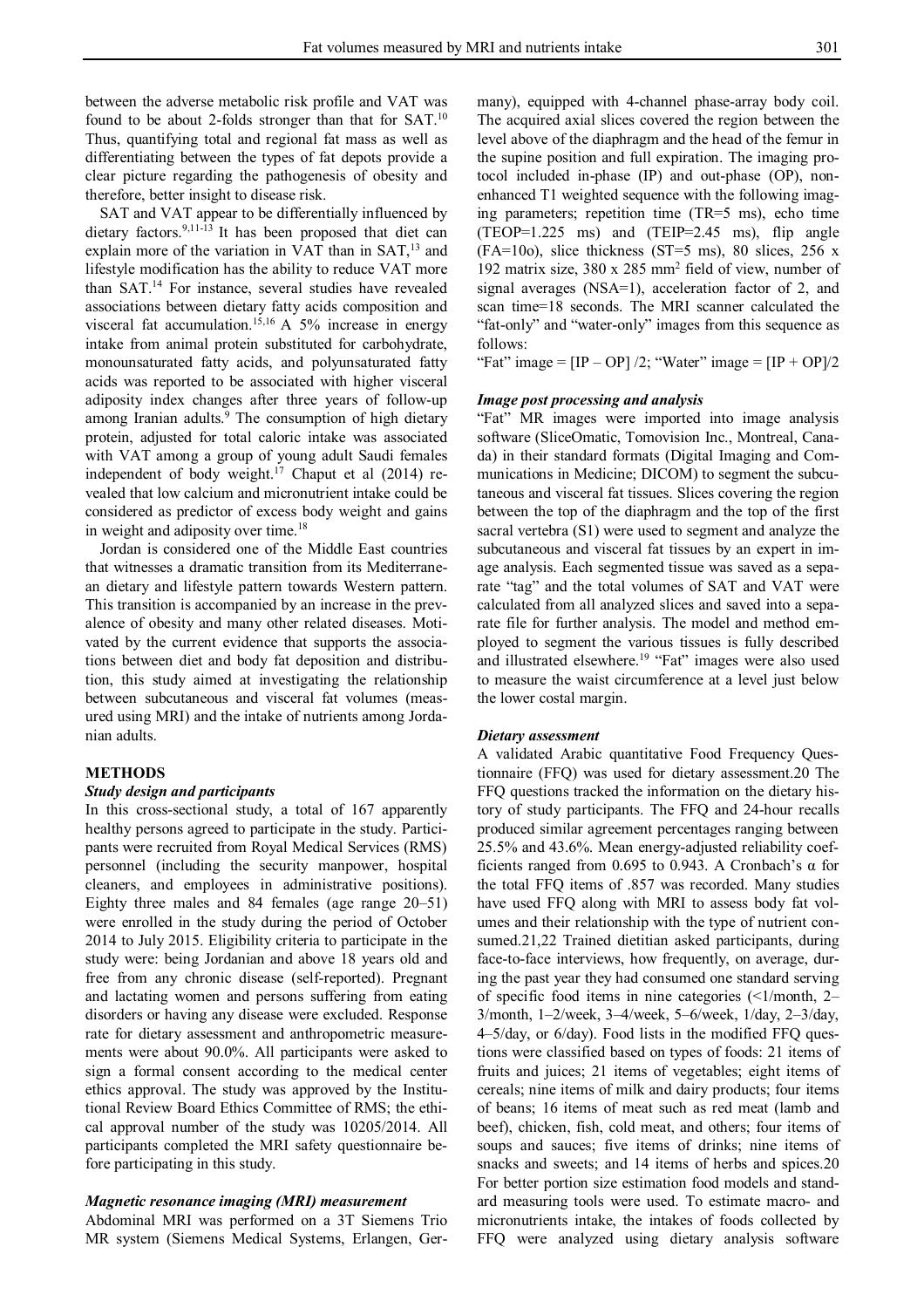(ESHA Food Processor SQL version 10.1.1; ESHA, Salem, OR, USA) with additional data on foods consumed in Jordan.<sup>23</sup>

## *Physical activity level*

Physical activity level was determined using 7-day Physical Activity Recall (PAR).<sup>24</sup> The 7-Day PAR is a structured interview that depends on participant's recall of time spent engaging in physical activity over a seven day period of their usual days.<sup>24</sup> The number of hours spent in different activity levels were collected and transformed to metabolic equivalents (METs). The total physical activity MET minutes per week was calculated by summing the MET<sub>s.24</sub>

## *Anthropometric measurements*

All anthropometric measurements were carried out by trained dietitian at the morning between 8-10am while they were fasting. Waist circumference (WC) was measured by tape (WC\_tape) at the narrowest level between the lowest rib and the iliac crest at the end of normal expiration in standing position.<sup>25</sup> In addition, waist circumference was measured from the MR images (WC\_MRI) at a level just below the lower costal margin using an image analysis software (SliceOmatic, Tomovision Inc., Montreal, Canada) in a semi-automated approach. Body weight was measured to the nearest 0.1 kg, with minimal clothing and without shoes, using a calibrated scale (Tanita, Model SC-331S, Japan).<sup>25</sup> Height was measured to the nearest 1 cm with participants in standing position without shoes using a calibrated portable measuring rod.<sup>25</sup> Body mass index (BMI) was calculated as the ratio of weight in kilograms to the square of height in meters.<sup>25</sup>

## *Statistical analysis*

The data were analyzed using SPSS statistical package version 20. Energy, macronutrients and micronutrients were presented as mean  $\pm$  standard error of mean (SEM). SAT, VAT and total fat were grouped into tertiles. Data presented in 3 tertiles to have a representative number of subjects in each tertile. Analysis of Covariance (AN-COVA) was used to assess the impact of energy, macronutrients and micronutrients intake on SAT, VAT, and total fat. Data was adjusted for energy, age, gender, physical activity and smoking. The Benjamini-Hochberg correction with critical value for a false discovery rate of 0.25 for multiple comparisons was used. Value of *p*≤0.05 was considered statistically significant.

## **RESULTS**

Participants' anthropometric measurements, SAT, VAT and total abdominal fat were published previously in another publication.<sup>26</sup> The authors reported significant statistical differences  $(p<0.05)$  between males and females in height, weight, and waist circumference, with males showing higher values than females (Table 1). Regarding

Table 1. Anthropometric and socioeconomic characteristics of the study sample based on gender.<sup>26</sup>

|                             | Male           |       |            |          | Female    |            | $p$ -value | Total     |                  |            |  |
|-----------------------------|----------------|-------|------------|----------|-----------|------------|------------|-----------|------------------|------------|--|
| Parameter                   | $\overline{N}$ | Mean  | <b>SEM</b> | N        | Mean      | <b>SEM</b> |            | ${\bf N}$ | Mean             | <b>SEM</b> |  |
| Height (cm)                 | 77             | 172   | 0.81       | 81       | 159       | 0.66       | 0.001      | 157       | $\overline{165}$ | 0.75       |  |
| Weight (kg)                 | 77             | 79.1  | 1.7        | 81       | 68.7      | 1.4        | 0.001      | 157       | 73.8             | 1.5        |  |
| BMI (kg/m <sup>2</sup> )    | 77             | 26.7  | 0.59       | 81       | 27.5      | 0.63       | 0.255      | 157       | 27.1             | 0.43       |  |
| Waist circumference (cm) by |                |       |            |          |           |            |            |           |                  |            |  |
| Tape                        | 65             | 93.8  | 1.4        | 75       | 86.8      | 1.3        | 0.017      | 140       | 90.0             | 0.99       |  |
| <b>MRI</b>                  | 83             | 90.5  | 1.3        | 84       | 83.8      | 1.4        | 0.001      | 167       | 87.1             | 0.97       |  |
| Subcutaneous fat $(cm3)$    | 83             | 3779  | 220.4      | 84       | 5223      | 274        | 0.001      | 167       | 4505             | 184        |  |
| Visceral fat (cm3)          | 83             | 2967  | 171.3      | 84       | 1882      | 100        | 0.001      | 167       | 2421             | 107        |  |
| Total abdominal fat $(cm3)$ | 83             | 6746  | 356.4      | 84       | 7104      | 358        | 0.591      | 167       | 6926             | 252        |  |
| Physical activity (MET)     | 52             | 23081 | 2449.2     | 63       | 20464     | 1477       | 0.344      | 115       | 21647            | 1370       |  |
| BMI categories, $N$ (%)     |                |       |            |          |           |            |            |           |                  |            |  |
| Normal                      | 35(45.5)       |       |            | 35(43.8) |           |            |            |           | 70 (44.6)        |            |  |
| Overweight                  | 23(29.9)       |       |            |          | 20(25.0)  |            | 0.458      | 43 (27.4) |                  |            |  |
| Obese                       | 19(24.6)       |       |            |          | 25(31.2)  |            |            | 44 (28.0) |                  |            |  |
| Marital status, N (%)       |                |       |            |          |           |            |            |           |                  |            |  |
| Married                     | 31(40.8)       |       |            |          | 24(29.6)  |            |            | 55 (35.0) |                  |            |  |
| Single                      | 45 (59.2)      |       |            |          | 53 (65.4) |            | 0.053      |           | 98 (62.4)        |            |  |
| Divorced                    |                |       |            |          | 4(4.9)    |            |            | 4(2.5)    |                  |            |  |
| Education, $N$ (%)          |                |       |            |          |           |            |            |           |                  |            |  |
| Illiterate                  | 1(1.5)         |       |            |          |           |            | 0.761      |           | 1(0.6)           |            |  |
| Primary and second-         | 14(20.6)       |       |            |          | 22(28.2)  |            |            |           |                  |            |  |
| ary education               |                |       |            |          |           |            |            |           | 36(21.4)         |            |  |
| Diploma                     | 12(17.6)       |       |            |          | 13(16.7)  |            |            |           | 25(14.9)         |            |  |
| Bachelor                    | 39(57.4)       |       |            |          | 42(53.8)  |            |            | 101(61.3) |                  |            |  |
| Master and PhD              | 2(2.9)         |       |            |          | 1(1.3)    |            |            |           | 3(1.8)           |            |  |
| Occupation, N (%)           |                |       |            |          |           |            |            |           |                  |            |  |
| Yes                         | 43 (64.2)      |       |            |          | 45(57.7)  |            | 0.063      |           | 88 (60.7)        |            |  |
| N <sub>o</sub>              | 24 (35.8)      |       |            |          | 33 (42.3) |            |            |           | 57 (39.3)        |            |  |
| Current smoking, N (%)      |                |       |            |          |           |            |            |           |                  |            |  |
| Yes                         | 34(50.9)       |       |            | 10(13)   |           |            | 0.004      |           | 44 (30.6)        |            |  |
| No                          | 33(49.1)       |       |            | 67(87)   |           |            |            | 100(69.4) |                  |            |  |

SEM: standard error of the mean; BMI: body mass index.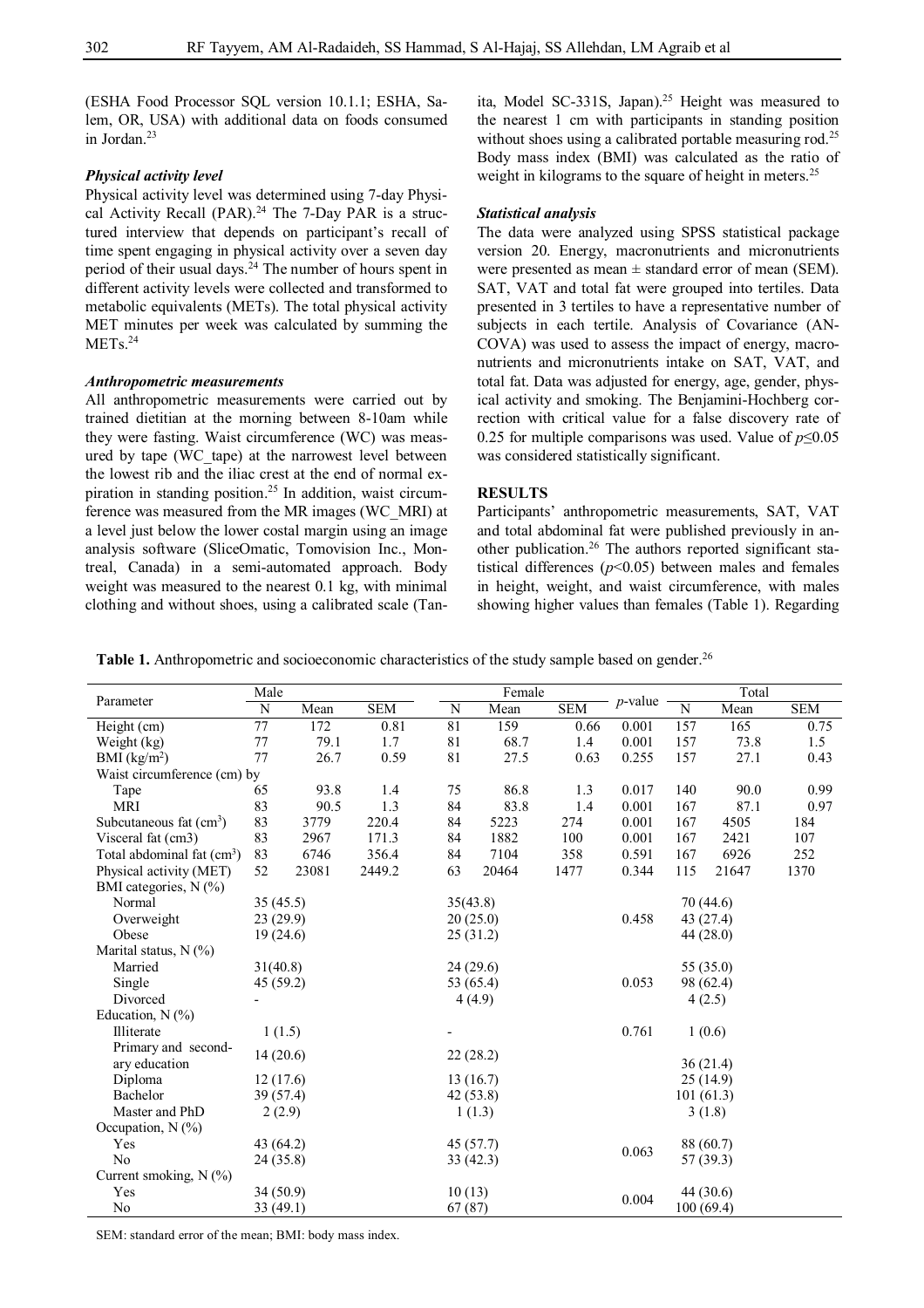the physical activity level, the results of this study did not show any significant difference between male and female participants. While the SAT tissue volume in males was found to be significantly (*p*-value=0.001) lower (3779.4  $\text{cm}^3$ ) than in females (5222.7 cm<sup>3</sup>), VAT tissue volume was significantly ( $p$ -value=0.001) higher (2967.1 cm<sup>3</sup>) in males than in females (1881.7 cm<sup>3</sup>). However, the total of participants showed insignificant differences in SAT, VAT and total abdominal fat between males and females due to the equal participation of both genders.<sup>26</sup>

Table 2 shows the relationship between participants' daily total energy intake and macronutrients' contribution to energy intake in relation to their body fat fractions. Participants in the highest tertile of visceral fat had the highest consumption of energy from carbohydrate  $(p<0.05)$ . In contrast, visceral fat was significantly associated with the highest energy intake from fat among participants in the lowest tertile  $(p=0.013)$ . There was no significant relationship between protein consumption across different tertiles of visceral fat. We also found no statistically significant relationship with total energy and macronutrient distribution consumptions across all tertiles of subcutaneous fat and total fat. After using Benjamini-Hochberg with a false discovery rate of 25%, the participants in the lowest tertile of total fat was also found to have a significantly higher percent of energy from fats compared to the highest tertile.

Table 3 presents the participants' daily intake of the different macronutrients through different tertiles of body fat fractions. The consumption of carbohydrate, soluble fiber, and insoluble fiber was significantly higher among participants in the highest tertile of visceral fat  $(p<0.05)$ . Conversely, visceral fat was significantly associated with the highest intake of total fats, saturated fats, monounsaturated fats, omega-6 fatty acids and omega-3 fatty acids among participants in the lowest tertile.

Participants in the highest tertile of visceral fat had significantly the highest intake of copper. There was no statistically significant relationship with the studied fat soluble and water soluble vitamins as well as calcium, iron and zinc intake through all tertiles of body fat fractions (Table 4).

## **DISCUSSION**

The present study was conducted to find the relationship between the main nutrients intake, and SAT and VAT in a convenient sample of Jordanian adults. Body fat tends to accumulate in two main regions, abdominal and peripheral, the former is considered a stronger predictor of disease risks. An increase in cardiovascular risk factors from no to at least 3 factors corresponding to an increase of less than 1 kg of abdominal fat.<sup>27</sup> The two fat depots in the abdominal region differ in their anatomical and physiological properties, consequently, induce different degrees of pathogenicity.28,29 Although, VAT constitutes only a small proportion of total body fat, its bad reputation persuades by its clinical impact.<sup>28,29</sup> VAT is more cellular, vascular, innervated, and contains a larger number of inflammatory and immune cells as compared to SAT.<sup>28</sup> There are more glucocorticoid and androgen receptors in VAT than SAT, also VAT is more sensitive to lipolysis and lipogenesis and more insulin-resistant compared to

other fat depots.<sup>30</sup> Therefore, VAT can be identified as metabolically active and pathogenic fat depot that drains several adipokines directly into the portal vein.<sup>28</sup> The current evidence supports a strong and independent association of VAT depot, rather than SAT, with chronic diseases and metabolic abnormalities. In addition, VAT has been influenced by genetics, gender, ethnicity, age, and modifiable factors including physical activity and diet.31,32

This study successfully highlighted a few significant associations between food consumption and visceral fat accumulation. The results show a significantly greater consumption of carbohydrate among subjects with the highest visceral fat deposition, which might be explained by two possible scenarios. First, is the activation of de novo lipogenesis; the process of lipid synthesis from dietary lipid or non-lipid precursors that takes place primarily in the liver. Despite the fact that de novo lipogenesis lightly contributes to fatty acid pool, $34$  this process has been implicated in modulating disease risks and obesity development particularly in a situation of overfeeding.<sup>35,36</sup> De novo lipogenesis has been reported to be upgraded to a higher extent following a high carbohydrate diet, compared to a high-fat diet. $3^7$  Similar pattern of consumption was found among participants in the highest tertile of VAT, where they were found to consume higher amounts of carbohydrate and energy as compared to participants in the lowest tertile. Also, adipocyte has been reported to contribute to de novo lipogenesis process,<sup>38</sup> therefore, even in a case of insulin sensitivity, visceral adipose tissue as being more insulin resistant than SAT, would be less likely to respond to the insulin-induced deactivation of de novo lipogenesis. Additionally, the accumulation of visceral fat has been implicated in insulin resistance,<sup>39</sup> which, in turn, would further stimulate the levels of hepatic lipogenesis, thereby, fat deposition in various fat depots.<sup>40</sup> The second suggested mechanism for the increased total and visceral fat masses associated with high carbohydrate consumption is that the higher carbohydrate consumption, mainly if based on high glycemic index food, would augment postprandial excursions of glucose and insulin. Greater levels of glucose would modulate fuel selection, thereby, increasing carbohydrate, rather than fat, oxidation and shutting down the lipolysis.41,42 In such case, the spared fat will be further accumulated in adipocyte.

Higher consumption of insoluble fiber was found to be associated with higher visceral and total body fat. The fermentation of insoluble fiber produces short chain fatty acids (SCFA), which contribute to total energy and have been proposed to affect energy homeostasis, and therefore, body weight.<sup>43</sup> Such situation is most likely to happen when high fiber consumption is accompanied with high energy intake. Short chain fatty acids have been also suggested to inhibit lipolysis which might also contribute to obesity.<sup>44</sup> The significant relationship between high soluble fiber consumption and body fat deposition was unexpected and it is hard to give a good explanation, however, the amount or duration of consumption might have not been sufficient to induce the favorable effect of soluble fiber on weight management. It has been previously reported that short-term fiber supplementation of an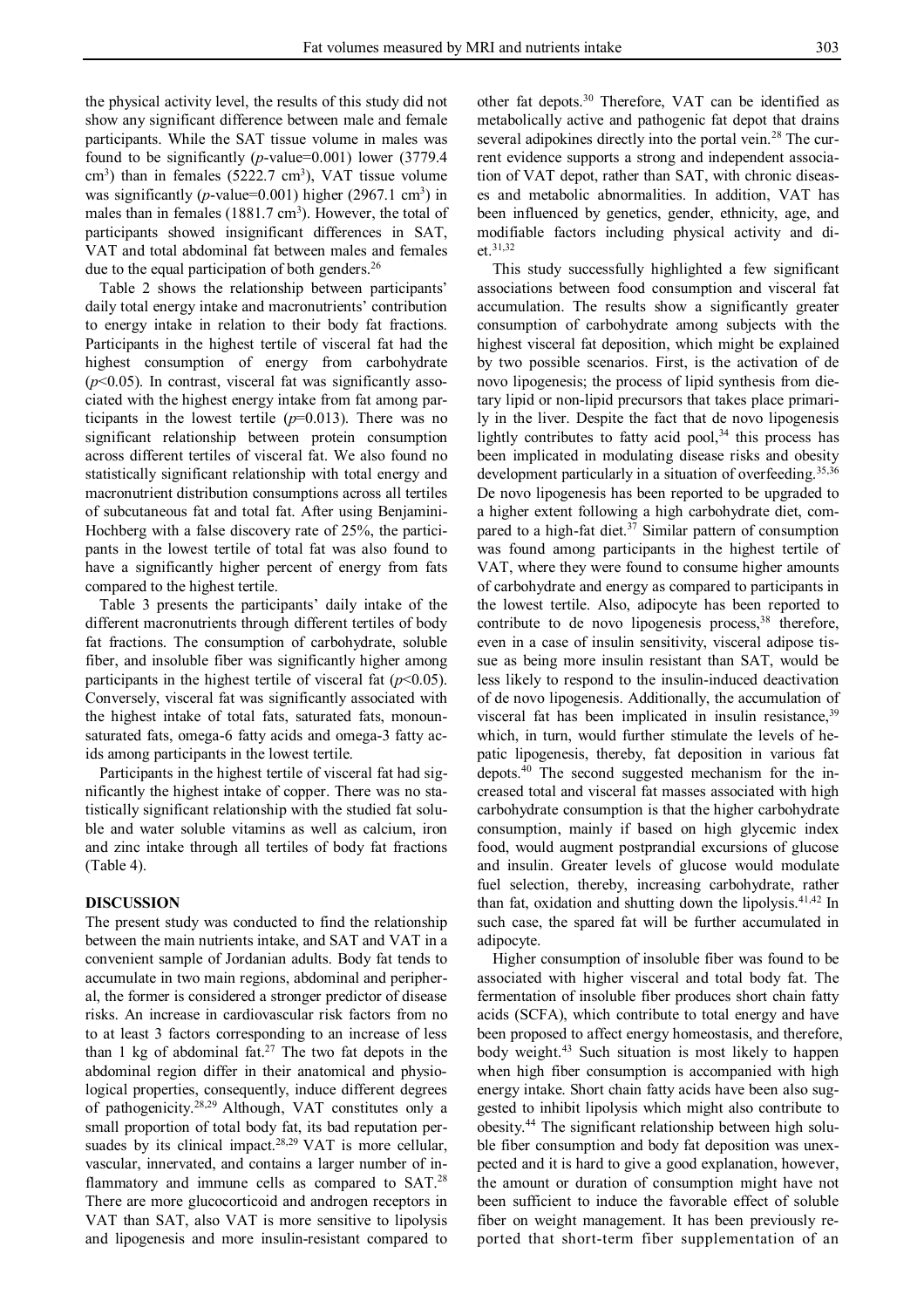|                              |                |                 | Subcutaneous fat        |                    |                 | Visceral fat            |                    |                 | Total fat               |                   |
|------------------------------|----------------|-----------------|-------------------------|--------------------|-----------------|-------------------------|--------------------|-----------------|-------------------------|-------------------|
| Nutrients                    |                |                 |                         | Benjamini-         |                 |                         | Benjamini-         |                 |                         | Benjamini-        |
|                              |                | $Mean \pm SEM$  | $p$ -value <sup>*</sup> | Hochberg           | $Mean \pm SEM$  | $p$ -value <sup>*</sup> | Hochberg           | $Mean \pm SEM$  | $p$ -value <sup>*</sup> | Hochberg          |
|                              |                |                 |                         | <i>p</i> -value    |                 |                         | <i>p</i> -value    |                 |                         | $p$ -value        |
| Total energy (kcal)          | T1             | 2695±133        | 0.206                   | $0.409^{\ddagger}$ | $2682 \pm 153$  | 0.115                   | $0.085^{\dagger}$  | $2744 \pm 139$  | 0.541                   | $0.375*$          |
|                              | T2             | $3046 \pm 121$  |                         |                    | $2947 \pm 173$  |                         |                    | $3036 \pm 199$  |                         |                   |
|                              | T <sub>3</sub> | 3188±167        |                         |                    | 3299±177        |                         |                    | $3149 \pm 167$  |                         |                   |
| Percent energy from proteins | T1             | $12.2 \pm 0.32$ | 0.390                   | $0.409^{\ddagger}$ | $11.9 \pm 0.33$ | 0.873                   | $0.968^{\ddagger}$ | $12.3 \pm 0.34$ | 0.407                   | $0.386*$          |
|                              | T <sub>2</sub> | $12.5 \pm 0.41$ |                         |                    | $12.1 \pm 0.41$ |                         |                    | $12.2 \pm 0.4$  |                         |                   |
|                              | T <sub>3</sub> | $11.4 \pm 0.32$ |                         |                    | $12.0 \pm 0.33$ |                         |                    | $11.6 \pm 0.4$  |                         |                   |
| Percent energy from carbohy- | T1             | $61.8 \pm 1.14$ | 0.358                   | $0.418^{*}$        | $61.8 \pm 1.2$  | 0.013                   | $0.046^{\dagger}$  | $60.7 \pm 1.1$  | 0.108                   | $0.137^{\dagger}$ |
| drates                       | T <sub>2</sub> | $62.2 \pm 12.6$ |                         |                    | $61.2 \pm 1.0$  |                         |                    | $62.9 \pm 1.3$  |                         |                   |
|                              | T <sub>3</sub> | $65.1 \pm 1.5$  |                         |                    | $66.1 \pm 1.6$  |                         |                    | $65.4 \pm 1.5$  |                         |                   |
| Percent energy from fats     | T1             | $29.5 \pm 0.99$ | 0.679                   | $0.537^{*}$        | $29.4 \pm 1.0$  | 0.013                   | $0.043^{\dagger}$  | $30.2 \pm 0.98$ | 0.270                   | $0.205^{\dagger}$ |
|                              | T2             | $28.6 \pm 1.0$  |                         |                    | $29.9 \pm 0.9$  |                         |                    | $28.3 \pm 0.99$ |                         |                   |
|                              | T <sub>3</sub> | $27.3 \pm 1.2$  |                         |                    | $25.9 \pm 1.2$  |                         |                    | $26.9 \pm 1.2$  |                         |                   |

**Table 2.** Total energy intake and the percentages of energy from macronutrients intakes across different tertiles of body fat fractions

†Significant based on Benjamini-Hochberg *p*-value at false discovery rate ≤0.25.

‡Not significant based on Benjamini-Hochberg *p*-value at false discovery rate >0.25.

\*Statistical significant difference ( $p$ <0.05). All data were adjusted for energy, age, gender, physical activity and smoking.

**Table 3.** Energy-adjusted intakes of macronutrients across different tertiles of body fat fractions

|                         |                                                    |                                                     | Subcutaneous fat |                                      |                                                    | Visceral Fat            |                                      | Total Fat                                          |                         |                                      |  |
|-------------------------|----------------------------------------------------|-----------------------------------------------------|------------------|--------------------------------------|----------------------------------------------------|-------------------------|--------------------------------------|----------------------------------------------------|-------------------------|--------------------------------------|--|
| Nutrients               |                                                    | $Mean \pm SEM$                                      | $p$ -value       | Benjamini-<br>Hochberg<br>$p$ -value | $Mean \pm SEM$                                     | $p$ -value <sup>*</sup> | Benjamini-<br>Hochberg<br>$p$ -value | $Mean \pm SEM$                                     | $p$ -value <sup>*</sup> | Benjamini-<br>Hochberg<br>$p$ -value |  |
| Proteins $(g)$          | T <sub>1</sub><br>T <sub>2</sub><br>T <sub>3</sub> | $98.8 \pm 2.7$<br>$100 \pm 2.8$<br>$93.4 \pm 2.5$   | 0.376            | $0.418^{\ddagger}$                   | $95.9 \pm 2.3$<br>$97.7 \pm 2.9$<br>$98.8 \pm 2.8$ | 0.985                   | $0.848^{\ddagger}$                   | $99.1 \pm 2.7$<br>$99.1 \pm 2.7$<br>$94.2 \pm 2.6$ | 0.317                   | $0.386*$                             |  |
| Total carbohydrates (g) | T1<br>T <sub>2</sub><br>T <sub>3</sub>             | $506 \pm 8.7$<br>$521 \pm 13.4$<br>$550.3 \pm 16.7$ | 0.196            | $0.366^{\ddagger}$                   | $511 \pm 11.8$<br>$507\pm8.9$<br>$559 \pm 17.4$    | 0.008                   | $0.041$ <sup>+</sup>                 | $499 \pm 8.9$<br>$526 \pm 13.1$<br>$551 \pm 16.7$  | 0.071                   | $0.137^{\dagger}$                    |  |
| Fiber $(g)$             | T <sub>1</sub><br>T <sub>2</sub><br>T <sub>3</sub> | $57.8 \pm 1.8$<br>$56.5 \pm 2.5$<br>$60.6 \pm 1.9$  | 0.529            | $0.556*$                             | $56.4 \pm 1.9$<br>$57.3 \pm 2.3$<br>$61.2 \pm 2.1$ | 0.053                   | $0.431*$                             | $56.2 \pm 1.9$<br>$57.4 \pm 2.3$<br>$61.3 \pm 2.0$ | 0.261                   | $0.362*$                             |  |
| Soluble fiber $(g)$     | T1<br>T <sub>2</sub><br>T3                         | $6.7 \pm 0.60$<br>$7.0 \pm 0.64$<br>$8.5 \pm 0.62$  | 0.135            | $0.409^{\ddagger}$                   | $6.4 \pm 0.60$<br>$6.8 \pm 0.60$<br>$9.0 \pm 0.62$ | 0.001                   | $0.025^{\dagger}$                    | $6.3 \pm 0.60$<br>$7.4 \pm 0.63$<br>$8.6 \pm 0.61$ | 0.024                   | $0.137^{\dagger}$                    |  |

†Significant based on Benjamini-Hochberg *p*-value at false discovery rate ≤0.25.

‡Not significant based on Benjamini-Hochberg *p*-value at false discovery rate >0.25.

\*Statistical significant difference (*p*<0.05). All data were adjusted for energy, age, gender, physical activity and smoking.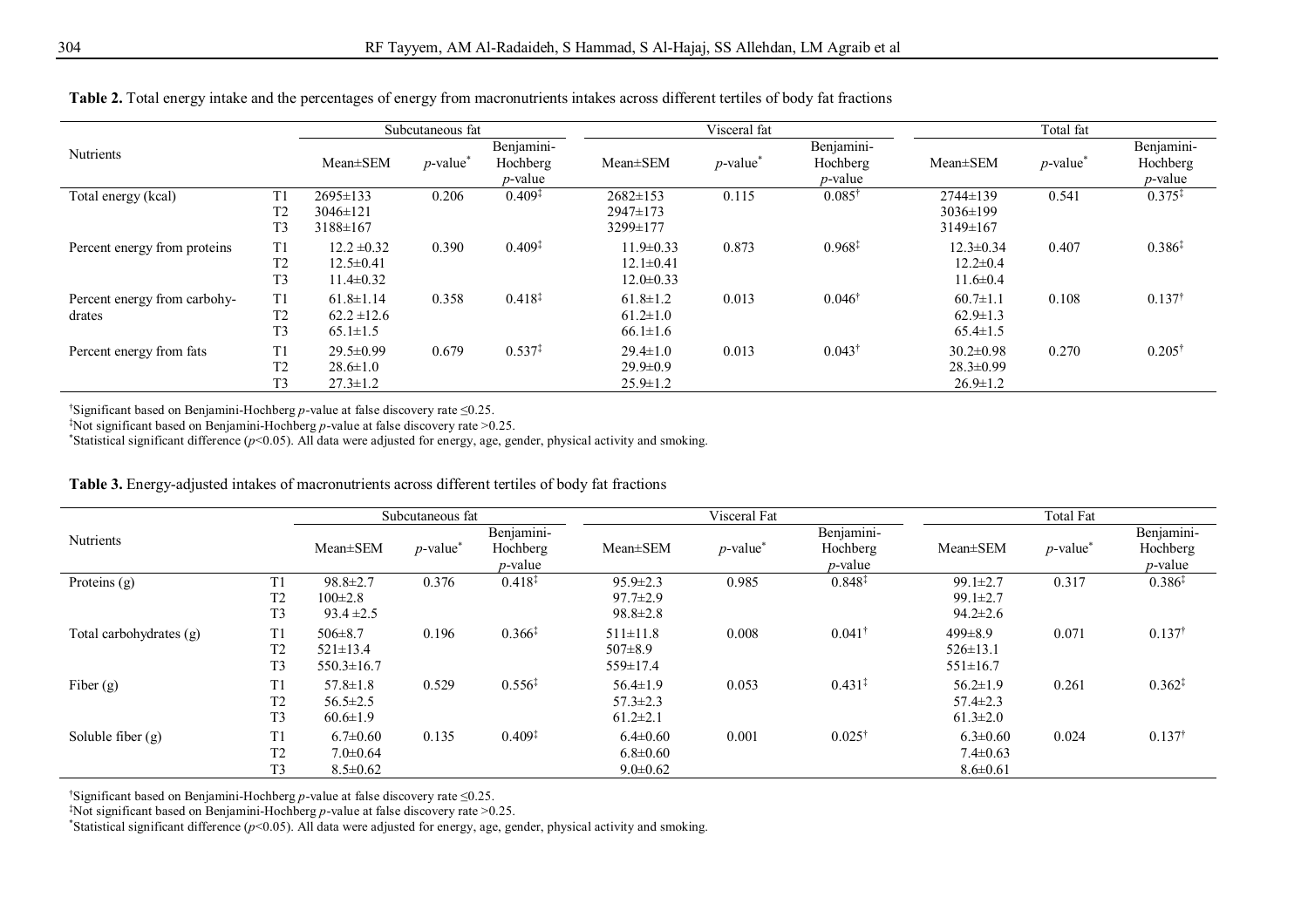|                         |                                                    |                                                      | Subcutaneous fat        |                                      |                                                      | Visceral Fat            |                                      |                                                     | Total Fat               |                                      |
|-------------------------|----------------------------------------------------|------------------------------------------------------|-------------------------|--------------------------------------|------------------------------------------------------|-------------------------|--------------------------------------|-----------------------------------------------------|-------------------------|--------------------------------------|
| Nutrients               |                                                    | Mean±SEM                                             | $p$ -value <sup>*</sup> | Benjamini-<br>Hochberg<br>$p$ -value | Mean±SEM                                             | $p$ -value <sup>*</sup> | Benjamini-<br>Hochberg<br>$p$ -value | Mean±SEM                                            | $p$ -value <sup>*</sup> | Benjamini-<br>Hochberg<br>$p$ -value |
| Insoluble fiber $(g)$   | T1<br>T <sub>2</sub><br>T <sub>3</sub>             | $11.1 \pm 0.84$<br>$12.7 \pm 1.1$<br>$14.6 \pm 0.90$ | 0.095                   | $0.366^{*}$                          | $10.7 \pm 0.91$<br>$12.2 \pm 0.93$<br>$15.4 \pm 1.0$ | 0.001                   | $0.024^{\dagger}$                    | $10.6 \pm 0.87$<br>$12.9 \pm 1.0$<br>$14.9 \pm 1.0$ | 0.006                   | $0.137^{\dagger}$                    |
| Total fats $(g)$        | T1<br>T <sub>2</sub><br>T <sub>3</sub>             | $118 \pm 3.71$<br>$112\pm4.9$<br>$104 \pm 5.6$       | 0.352                   | $0.418^{\ddagger}$                   | $118+4.6$<br>$119 \pm 3.3$<br>$98.9 \pm 5.8$         | 0.006                   | $0.024^{\dagger}$                    | $120 \pm 3.8$<br>111±4.8<br>$104 \pm 5.6$           | 0.139                   | $0.150^{\dagger}$                    |
| Saturated fats $(g)$    | T <sub>1</sub><br>T <sub>2</sub><br>T <sub>3</sub> | $33.9 \pm 1.4$<br>$34.1 \pm 2.2$<br>$30.7 \pm 2.1$   | 0.192                   | $0.556^{\ddagger}$                   | $33.9 \pm 1.5$<br>$34.4 \pm 1.4$<br>$30.4 \pm 2.7$   | 0.012                   | $0.459^{\ddagger}$                   | $34.7 \pm 1.5$<br>$33.7 \pm 2.2$<br>$30.3 \pm 2.0$  | 0.104                   | $0.375^{*}$                          |
| Monounsaturated fat (g) | T <sub>1</sub><br>T <sub>2</sub><br>T <sub>3</sub> | $29.4 \pm 1.4$<br>$26.3 \pm 1.7$<br>$23.6 \pm 1.7$   | 0.338                   | $0.366^{\ddagger}$                   | $29.1 \pm 1.4$<br>$28.3 \pm 1.5$<br>$21.9 \pm 1.8$   | 0.024                   | $0.024^{\dagger}$                    | $29.4 \pm 1.5$<br>$26.4 \pm 1.7$<br>$23.5 \pm 1.7$  | 0.174                   | $0.137^{\dagger}$                    |
| Trans fats $(g)$        | T <sub>1</sub><br>T <sub>2</sub><br>T <sub>3</sub> | $3.2 \pm 0.45$<br>$3.5 \pm 0.37$<br>$3.2 \pm 0.35$   | 0.885                   | $0.857^{\ddagger}$                   | $3.7 \pm 0.46$<br>$2.9 \pm 0.34$<br>$3.2 \pm 0.37$   | 0.845                   | $0.579^{*}$                          | $3.3 \pm 0.46$<br>$3.6 \pm 0.36$<br>$2.9 \pm 0.35$  | 0.876                   | $0.542^{\ddagger}$                   |
| Cholesterol (mg)        | T1<br>T <sub>2</sub><br>T <sub>3</sub>             | $230 \pm 23.8$<br>$217 \pm 19.2$<br>$188 \pm 17.5$   | 0.280                   | $0.537*$                             | $219 \pm 15.7$<br>$225 \pm 28.6$<br>$191 \pm 13.4$   | 0.404                   | $0.671*$                             | $239 \pm 24.4$<br>$216 \pm 19.2$<br>$180 \pm 15.9$  | 0.085                   | $0.240^{\dagger}$                    |
| Omega 6-fatty acids (g) | T1<br>T <sub>2</sub><br>T <sub>3</sub>             | $21.9 \pm 1.5$<br>$17.5 \pm 1.9$<br>$15.9 \pm 1.9$   | 0.275                   | $0.366^{\ddagger}$                   | $21.7 \pm 1.7$<br>$19.8 \pm 1.6$<br>$13.7 \pm 1.9$   | 0.040                   | $0.024^{\dagger}$                    | $21.6 \pm 1.6$<br>$17.4 \pm 1.9$<br>$16.1 \pm 1.9$  | 0.304                   | $0.205^{\dagger}$                    |
| Omega 3-fatty acids (g) | T <sub>1</sub><br>T <sub>2</sub><br>T <sub>3</sub> | $1.7 \pm 0.12$<br>$1.3 \pm 0.17$<br>$1.3 \pm 0.17$   | 0.135                   | $0.366^{\ddagger}$                   | $1.7 \pm 0.13$<br>$1.4 \pm 0.14$<br>$1.0 \pm 0.16$   | 0.044                   | $0.024^{\dagger}$                    | $1.6 \pm 0.12$<br>$1.3 \pm 0.16$<br>$1.2 \pm 0.15$  | 0.254                   | $0.205^{\dagger}$                    |

**Table 3.** Energy-adjusted intakes of macronutrients across different tertiles of body fat fractions (cont.)

†Significant based on Benjamini-Hochberg *p*-value at false discovery rate ≤0.25.

‡Not significant based on Benjamini-Hochberg *p*-value at false discovery rate >0.25.

\*Statistical significant difference (*p*<0.05). All data were adjusted for energy, age, gender, physical activity and smoking.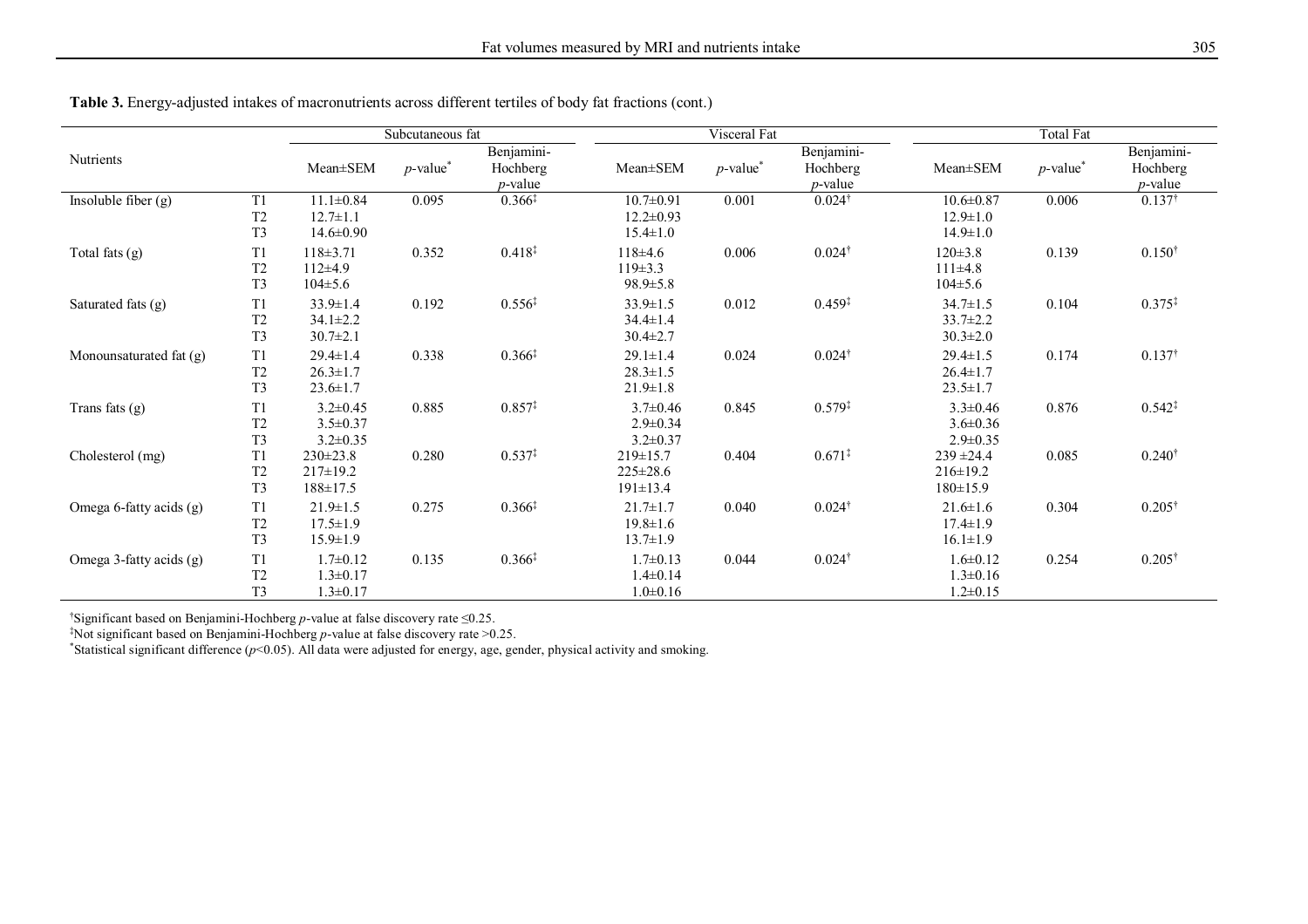|                        |                                                    |                                                          | Subcutaneous fat |                                      |                                                          | Visceral fat |                                      |                                                          | Total fat  |                                      |
|------------------------|----------------------------------------------------|----------------------------------------------------------|------------------|--------------------------------------|----------------------------------------------------------|--------------|--------------------------------------|----------------------------------------------------------|------------|--------------------------------------|
| Nutrients              |                                                    | Mean±SEM                                                 | $p$ -value       | Benjamini-<br>Hochberg<br>$p$ -value | $Mean \pm SEM$                                           | $p$ -value   | Benjamini-<br>Hochberg<br>$p$ -value | $Mean \pm SEM$                                           | $p$ -value | Benjamini-<br>Hochberg<br>$p$ -value |
| Vitamin A (IU)         | T <sub>1</sub><br>T <sub>2</sub><br>T <sub>3</sub> | 18239±1815<br>21285 ± 2415<br>20660±2339                 | 0.869            | $0.654*$                             | 17567±1700<br>17605±2085<br>25012±2583                   | 0.103        | $0.053^{\dagger}$                    | 15837±0.02<br>24487±2638<br>19859±2256                   | 0.122      | $0.137^{\dagger}$                    |
| $\beta$ -carotene (µg) | T <sub>1</sub><br>T <sub>2</sub><br>T <sub>3</sub> | 7513±954<br>9521±1334<br>9454±1327                       | 0.803            | $0.569*$                             | 7009±834<br>7732±1173<br>$11747 \pm 1467$                | 0.066        | $0.041^{\dagger}$                    | 6219±707<br>$11003 \pm 1427$<br>9267±1310                | 0.115      | $0.137^{\dagger}$                    |
| Vitamin $D(\mu g)$     | T <sub>1</sub><br>T <sub>2</sub><br>T <sub>3</sub> | $0.95 \pm 0.23$<br>$0.95 \pm 0.30$<br>$0.63 \pm 0.11$    | 0.257            | $0.584*$                             | $0.87 \pm 0.28$<br>$0.86 \pm 0.22$<br>$0.80 \pm 0.16$    | 0.408        | $0.968^{\ddagger}$                   | $0.98 \pm 0.23$<br>$0.90 \pm 0.29$<br>$0.65 \pm 0.12$    | 0.273      | $0.587*$                             |
| Vitamin $E$ (mg)       | T1<br>T <sub>2</sub><br>T <sub>3</sub>             | $17.45 \pm 2.92$<br>$17.78 \pm 4.17$<br>$11.75 \pm 1.53$ | 0.288            | $0.528^{\ddagger}$                   | $17.62 \pm 4.02$<br>$15.25 \pm 2.55$<br>$14.10 \pm 2.45$ | 0.284        | $0.848*$                             | $17.35 \pm 2.93$<br>$17.85 \pm 4.15$<br>$11.77 \pm 1.58$ | 0.307      | $0.386*$                             |
| Vitamin $K(\mu g)$     | T1<br>T <sub>2</sub><br>T <sub>3</sub>             | $157 \pm 20.7$<br>$269 \pm 70.4$<br>$200\pm 34.5$        | 0.197            | $0.494*$                             | $136 \pm 13.9$<br>$241\pm68.3$<br>$248\pm 40.9$          | 0.453        | $0.334*$                             | $137 \pm 17.2$<br>$300 \pm 70.3$<br>$189 \pm 34.2$       | 0.102      | $0.137^{\dagger}$                    |
| Calcium (mg)           | T1<br>T <sub>2</sub><br>T <sub>3</sub>             | 1486±214<br>$1669 \pm 347$<br>$1121 \pm 122$             | 0.247            | $0.523*$                             | 1535±321<br>$1343 \pm 193$<br>1398±210                   | 0.406        | $0.914*$                             | 1491±215<br>$1675 \pm 350$<br>$1110 \pm 112$             | 0.319      | $0.375*$                             |
| Copper (mg)            | T1<br>T <sub>2</sub><br>T <sub>3</sub>             | $1.30 \pm 0.8$<br>$1.46 \pm 0.11$<br>$1.56 \pm 0.09$     | 0.094            | $0.418^{\ddagger}$                   | $1.23 \pm 0.08$<br>$1.49 \pm 0.10$<br>$1.60 \pm 0.10$    | 0.018        | $0.046^{\dagger}$                    | $1.29 \pm 0.08$<br>$1.50 \pm 0.12$<br>$1.53 \pm 0.09$    | 0.105      | $0.272*$                             |
| Iron $(mg)$            | T <sub>1</sub><br>T <sub>2</sub><br>T <sub>3</sub> | $33.32 \pm 3.69$<br>$33.22 \pm 5.78$<br>$26.8 \pm 1.7$   | 0.502            | $0.569*$                             | $33.48 \pm 5.58$<br>$28.91 \pm 3.22$<br>$30.9 \pm 2.9$   | 0.456        | $0.848*$                             | $33.10 \pm 3.75$<br>$33.32 \pm 5.70$<br>$26.9 \pm 1.9$   | 0.465      | $0.507*$                             |
| $\text{Zinc}$ (mg)     | T1<br>T <sub>2</sub><br>T <sub>3</sub>             | $21.2 \pm 3.2$<br>$20.6 \pm 4.6$<br>$14.0 \pm 1.5$       | 0.313            | $0.494*$                             | $21.6 \pm 4.4$<br>$17.5 \pm 2.8$<br>$16.7 \pm 2.5$       | 0.246        | $0.737^{\ddagger}$                   | $21.1 \pm 3.2$<br>$20.4 \pm 4.6$<br>$14.2 \pm 1.5$       | 0.314      | $0.375^{\ddagger}$                   |

**Table 4.** Energy-adjusted intakes of micronutrients across different tertiles of body fat fractions

†Significant based on Benjamini-Hochberg *p*-value at false discovery rate ≤0.25.

‡Not significant based on Benjamini-Hochberg *p*-value at false discovery rate >0.25.

\*Statistical significant difference ( $p$ <0.05). All data were adjusted for energy, age, gender, physical activity and smoking.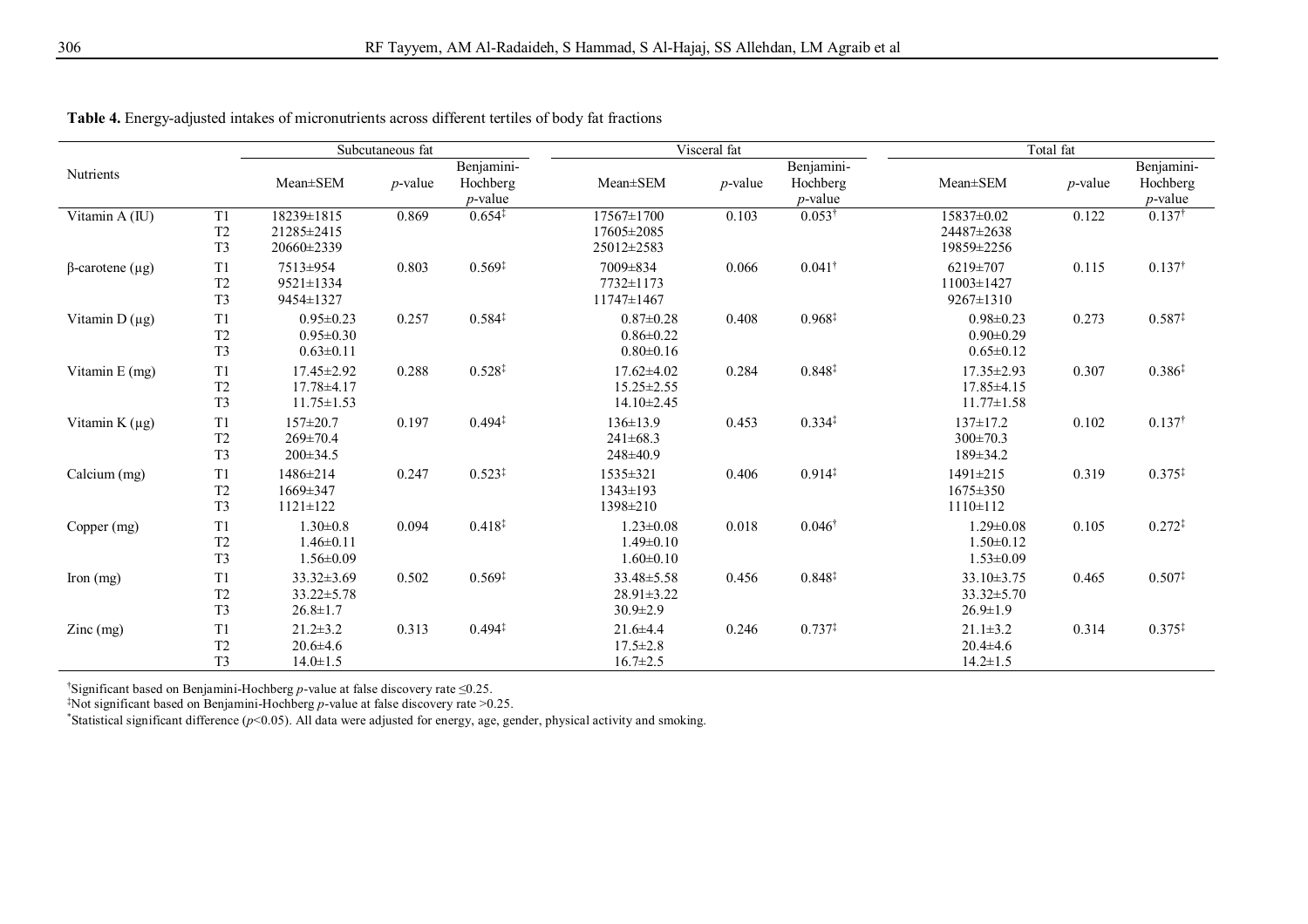ad-libitum, self-selected diet has not induced weight loss or changed the response of individuals to satiety and hunger perceptions.45,46 A mechanism on how soluble fiber could enhance weight gain has been proposed through the gut microbiota.<sup>47</sup> Gut microbiota could contribute to obesity through improved energy extraction from diet by the conversion of dietary fiber to SCFA. The human intestinal microbiome is enriched in genes involved in the degradation of indigestible polysaccharides. Some of the formed SCFAs, mainly acetate and propionate, play an important role in lipid and glucose metabolism.<sup>47</sup> Acetate acts as a substrate for de novo lipogenesis in liver, whereas propionate can be utilized for gluconeogenesis. The conversion of fermentable dietary fiber to SCFA provides additional energy to the host which could promote obesity particularly visceral fats. Yet, some epidemiologic studies show that diets high in fiber rather prevent than promote obesity development. This may be due to the fact that SCFA are also ligands of free fatty acid receptors (FFAR).<sup>47</sup> Activation of FFAR leads to an increased expression and secretion of enteroendocrine hormones such as glucagon-like-peptide 1 or peptide YY which cause satiety. Indeed, further studies could be warranted to confirm the effect of fiber on body fat volumes.

The quality and quantity of dietary fat can affect obesity and chronic disease risks,<sup>48</sup> however, the quality of dietary fat has been suggested to have a stronger effect on body fat accumulation. $49,50$  While an accumulating evidence shows a negative impact of saturated fatty acid intake on fat deposition, $51-53$  monounsaturated- and polyunsaturated- fatty acids consumption was proven to have desirable effects on body weight and fat mass.<sup>51,53,54</sup> The overeating of saturated fatty acids stimulated hepatic and visceral fat storage, where excess energy from polyunsaturated fatty acids may promote lean tissue in healthy humans.<sup>17</sup> Likewise, including monounsaturated fat to the diet prevented visceral fat gain within an isocaloric design including other types of dietary fats.<sup>55</sup> The consumption of a monounsaturated fatty acid-rich high-fat diet (40% Kcal total fat and ~29% Kcal monounsaturated fatty acid) for 3 weeks resulted in a reduced android adiposity as compared to a high palmitic high-fat diet (40% Kcal total fat and  $\sim$ 16% Kcal palmitic acid).<sup>50</sup> The findings of this study support the importance of the quality of dietary fat. Subjects in the lowest tertile of visceral fat were found to consume a significantly higher amount of dietary fat, compared to subjects in the highest tertile of visceral fat, nevertheless, the unsaturated fat has contributed to the majority of the consumed fat. The favorable effects of unsaturated fat could be induced by directing the metabolism toward a pathway of oxidation rather than storage.<sup>32,51</sup> Similarly, the inverse relationship (significant or trend toward significance) between monounsaturated-, omega-3-, and omega-6- fatty acids consumption and subcutaneous and total body fat would further support the effectiveness of unsaturated fat consumption on modifying energy homeostasis and body fatness. Compared to saturated fatty acids, greater oxidation rates of polyunsaturated- and monounsaturated fatty acids augment energy expenditure levels, and therefore, reduce the propensity of fat deposition and might promote weight management.<sup>51</sup> Monounsaturated fatty acid (MUFA) has been

also suggested to regulate food intake by one of its metabolite, oleoylethanolamine, which influences metabolic and reward system and controls appetite sensation, and therefore, reduces energy intake.<sup>51</sup> Even though we didn't measure the level of oleoylethanolamine in the participants' food intake, reduced energy consumption accompanied by a high MUFA intake among participants in the lowest tertile of visceral fat could propose the influence of the oleoylethanolamine intake from MUFA on food intake. The present study found (data not displayed) significant inverse correlation (r=0.498, *p*<0.0001) between energy intake and MUFA consumption which is in agreement with the previously mentioned studies.

The detectable significant higher consumption of copper among participants in the highest tertile of VAT might reflect the higher consumption of carbohydrate and fiber among this group. In addition to being rich in carbohydrate and fiber, many fruits and vegetables are considered as good sources of copper e.g. dark leafy vegetables, dried fruits, and sweet potato. Up to our best knowledge, no single study has been found that investigating in-depth the relationship between SAT and VAT volumes and micronutrients intake among adults, which imparts our study to be the pioneer in this topic.

One of the main limitations in this study is the one year dietary recall made by FFQ, which may be affected by behavioral and dietary changes, memory and bias. However, we believe that because food selection and taste are mostly based on availability and habits that influence deliberate choices, including endemic cultural biases, we accept that the recall period of one year is very likely reflective of the previous years. Another limitation of the FFQ is that it doesn't consider the bioavailability of the consumed nutrients as in other dietary assessment methods. In addition, our sample size is small due to the limited time available to use the MRI scanner at the medical center. Therefore, we recommend conducting additional studies on a large-scale to generalize these findings and to evaluate the differences between male and female. We also should indicate that this study had no major selection bias in the participants' weight status. The prevalence of overweight and obesity among Jordanians has been found to be above 70% of both males and females adults aged above  $25$  years.<sup>56</sup>

In conclusion, the study found that consumption of carbohydrate (soluble and insoluble fibers) and fat (monounsaturated, omega-3 and omega-6 fatty acids) from the macronutrient and copper from the micronutrients can influence the amount of fat volumes. This study underscores the importance of quantifying depot-specific body fat and highlights the unique responsiveness of various fat depots to dietary intake. A large scale study might be needed to generalize the obtained results.

## **ACKNOWLEDGEMENTS**

The authors would like to thank the Royal Medical Services for their great help and support and for allowing us to use their 3T MRI to scan our volunteers.

#### **AUTHOR DISCLOSURES**

The authors declare that they have no conflict of interests.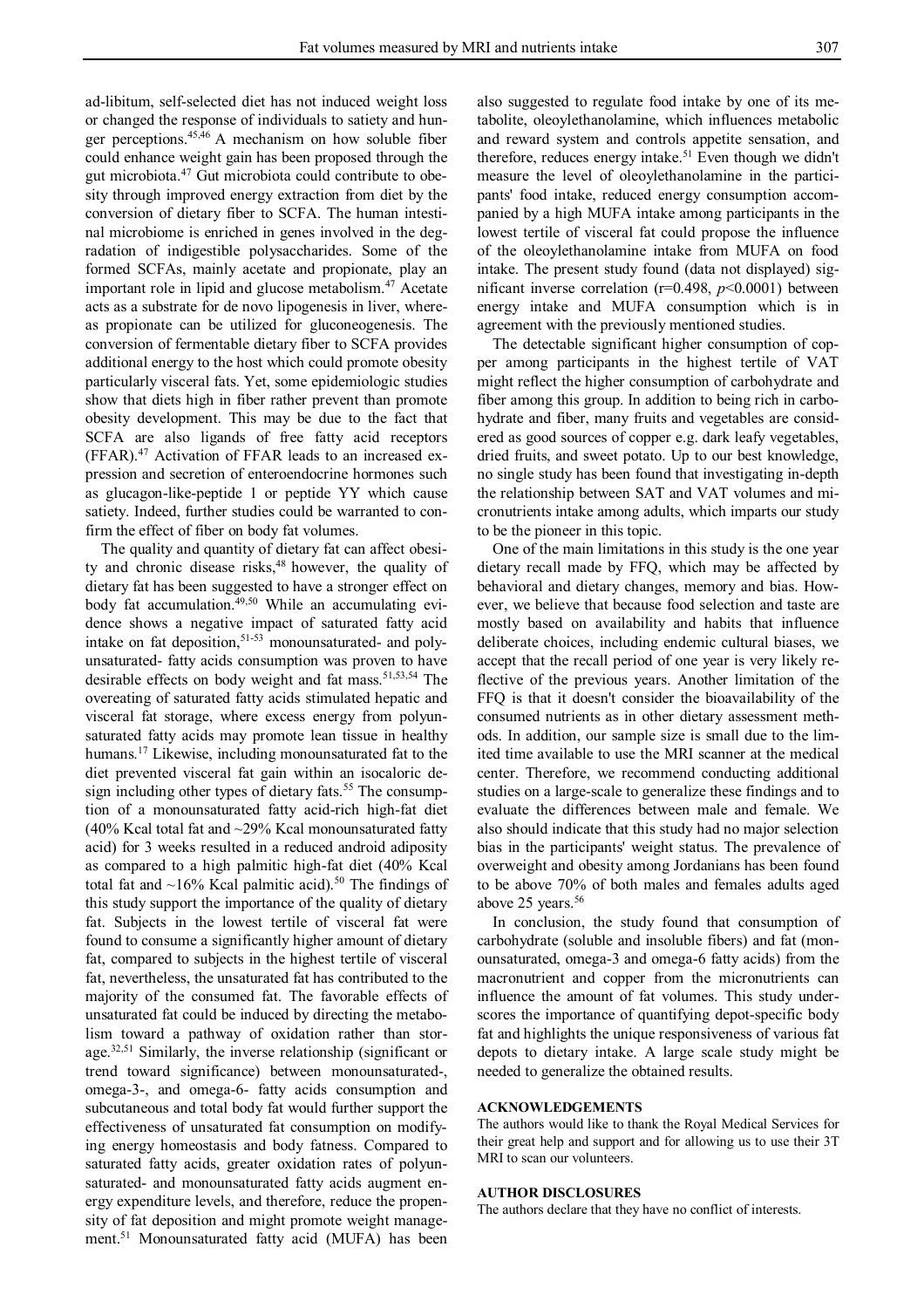## **REFERENCES**

- 1. WHO World Health Organization. Obesity and overweight. [2018/02/16]; Available from http://www.who.int/ mediacentre/factsheets/fs311/en/.
- 2. Al-Nsour M, Zindah M, Belbeisi A, Hadaddin R, Brown DW, Walke H. Prevalence of selected chronic, noncommunicable disease risk factors in Jordan: results of the 2007 Jordan Behavioral Risk Factor Surveillance Survey. Prev Chronic Dis. 2012;9:E25.
- 3. Poirier P, Giles TD, Bray GA, Hong Y, Stern JS, Pi-Sunyer X, Eckel RH. Obesity and cardiovascular disease: pathophysiology, evaluation, and effect of weight loss: an update of the 1997 American Heart Association Scientific Statement on obesity and heart disease from the Obesity Committee of the Council on Nutrition, Physical Activity, and Metabolism. Circulation. 2006;113:898-918.. doi: 10. 1161/CIRCULATIONAHA.106.171016
- 4. Wannamethee SG, Shaper AG. Weight change and duration of overweight and obesity in the incidence of type 2 diabetes. Diabetes Care. 1999;22:1266-72.
- 5. Ceschi M, Gutzwiller F, Moch H, Eichholzer M, Probst-Hensch NM. Epidemiology and pathophysiology of obesity as a cause of cancer. Swiss Med Wkly. 2007;137:50-6.
- 6. Green DJ. Is body mass index really the best measure of obesity in individuals? J Am Coll Cardiol. 2009;53:526. doi: 10.1016/j.jacc.2008.08.078.
- 7. Kaess BM, Pedley A, Massaro JM, Murabito J, Hoffmann U, and Fox CS. The ratio of visceral to subcutaneous fat, a metric of body fat distribution, is a unique correlate of cardiometabolic risk. Diabetologia. 2012;55:2622-30. doi: 10.1007/s00125-012-2639-5.
- 8. Despres JP. Body fat distribution and risk of cardiovascular disease an update. Circulation. 2012;126:1301-13. doi: 10. 1161/CIRCULATIONAHA.111.067264.
- 9. Moslehi N, Ehsani B, Mirmiran P, Hojjat P, Azizi F. Association of dietary proportions of macronutrients with visceral adiposity index: non-substitution and iso-energetic substitution models in a prospective study. Nutrients. 2015; 7:8859-70. doi: 10.3390/nu7105436.
- 10. Fox CS, Massaro JM, Hoffmann U, Pou KM, Maurovich-Horvat P, LiuCY et al. Abdominal visceral and subcutaneous adipose tissue compartments: association with metabolic risk factors in the Framingham Heart Study. Circulation. 2007;116:39-48. doi: 10.1161/CIRCULATION AHA.106.675355.
- 11. McKeown NM., Troy LM, Jacques PF, Hoffmann U, O'Donnell CJ, Fox CS. Whole- and refined-grain intakes are differentially associated with abdominal visceral and subcutaneous adiposity in healthy adults: The Framingham Heart Study. Am J Clin Nutr. 2010;92:1165-71. doi: 10. 3945/ajcn.2009.29106.
- 12. Kondoh T, Takase H, Yamaguchi TF, Ochiaia R, Katashima M, Katsuragi Y, Sakane N. Association of dietary factors with abdominal subcutaneous and visceral adiposity in Japanese men. Obes Res Clin Pract. 2014;8:e16-e25. doi: 10. 1016/j.orcp.2012.07.005.
- 13. Fischer K, Pick JA, Moewes D, Nöthlings U. Qualitative aspects of diet affecting visceral and subcutaneous abdominal adipose tissue: a systematic review of observational and controlled intervention studies. Nutr Rev. 2015;73:191-215. doi: 10.1093/nutrit/nuu006.
- 14. Borel AL, Nazare, JA, Smith J, Almeras N, Tremblay A, Bergeron J, Poirier P, Després JP. Visceral and not subcutaneous abdominal adiposity reduction drives the benefits of a 1-year lifestyle modification program. Obesity. 2012;20:1223-33. doi: 10.1038/oby.2011.396.
- 15. Petersson H, Arnlov J, Zethelius B, Riserus U. Serum fatty acid composition and insulin resistance are independently associated with liver fat markers in elderly men. Diabetes Res Clin Pract. 2010;87:379-84. doi: 10.1016/j.diabres.2009. 11.019.
- 16. Rosqvist F, Iggman, D, Kullberg J, Cedernaes, J, Johansson HE, Larsson A. Overfeeding polyunsaturated and saturated fat causes distinct effects on liver and visceral fat accumulation in humans. Diabetes. 2014;63:2356-68. doi: 10.2337/db13-1622.
- 17. Alissa, EM AlKadi HA. Visceral adiposity in Saudi females and its relationship to diet and serum adipocytokine levels. Int J Nutr Meta. 2011;39:114-22.
- 18. Chaput JP, Pérusse L, Després JP, Tremblay A, Bouchard C. Findings from the Quebec Family Study on the Etiology of Obesity: Genetics and environmental highlights. Curr Obes Rep. 2014;3:54-66. doi: 10.1007/s13679-013-0086-3.
- 19. Shen W, Chen J. Application of imaging and other noninvasive techniques in determining adipose tissue mass. Methods Mol Biol. 2008;456:39-54. doi: 10.1007/978-1- 59745-245-8\_3.
- 20. Tayyem RF, Abu-Mweis SS, Bawadi HA, Agraib L, Bani-Hani K. Validation of a food frequency questionnaire to assess macronutrient and micronutrient intake among Jordanians. J Acad Nutr Diet. 2014;114:1046-52. doi: 10. 1016/j.jand.2013.08.019.
- 21. di Giuseppe R, Plachta-Danielzik S, Koch M, Nöthlings U, Schlesinger S, Borggrefe J, Both M, Müller HP, Kassubek J, Jacobs G, Lieb W. Dietary pattern associated with selenoprotein P and MRI-derived body fat volumes, liver signal intensity, and metabolic disorders. Eur J Nutr. 2019;58:1067-79. doi: 10.1007/s00394-018-1624-2
- 22. Wang Y, Davies-Tuck ML, Wluka AE, Forbes A, English DR, Giles GG, O'Sullivan R, Cicuttini FM. Dietary fatty acid intake affects the risk of developing bone marrow lesions in healthy middle-aged adults without clinical knee aged adult without clinical knee osteoarthritis: a prospective cohort study. Arthritis Res Ther. 2009;11:R63. doi: 10. 1007/s00394-018-1624-2
- 23. Pellet P, Shadarevian S. The food composition tables for use in the Middle East. 3rd, Heidelberg: American University of Beirut, Lebanon; 2013.
- 24. Sallis JF, Haskell WL, Wood PD. Physical activity assessment methodology in the Five-City Project. Am J Epidemiol. 1985;121:91-106. doi: 10.1093/oxfordjournals. aje.a113987.
- 25. Lee RD, Nieman DC. Nutritional assessment, 6<sup>th</sup> ed. New York: McGraw Hill; 2012.
- 26. Al-Radaideh A, Tayyem R, Al-Fayomi K, Nimer N, Malkawi A, Al-Zu'bi R, AgraibL, Athamneh I, Hijjawi N. Assessment of abdominal fat using high-field magnetic resonance imaging and anthropometric and biochemical parameters. Am J Med Sci. 2016;352:593-602. doi: 10. 1016/j.amjms.2016.09.009.
- 27. Wiklund P, Toss F, Weinehall L, Hallmans G, Franks PW, Nordstrom A, Nordstrom P. Abdominal and gynoid fat mass are associated with cardiovascular risk factors in men and women. J Clin Endocrinol Metab. 2008;93:4360-6. doi: 10. 1210/jc.2008-0804.
- 28. Ibrahim MM. Subcutaneous and visceral adipose tissue: structural and functional differences. Obes Rev. 2010; 11: 11-8. doi: 10.1111/j.1467-789X.2009.00623.x.
- 29. McLaughlin T, Lamendola C, LiuA, Abbasi F. Preferential fat deposition in subcutaneous versus visceral depots is associated with insulin sensitivity. J Clin Endocrinol Metab. 2011;96:E1756-60. doi: 10.1210/jc.2011-0615.